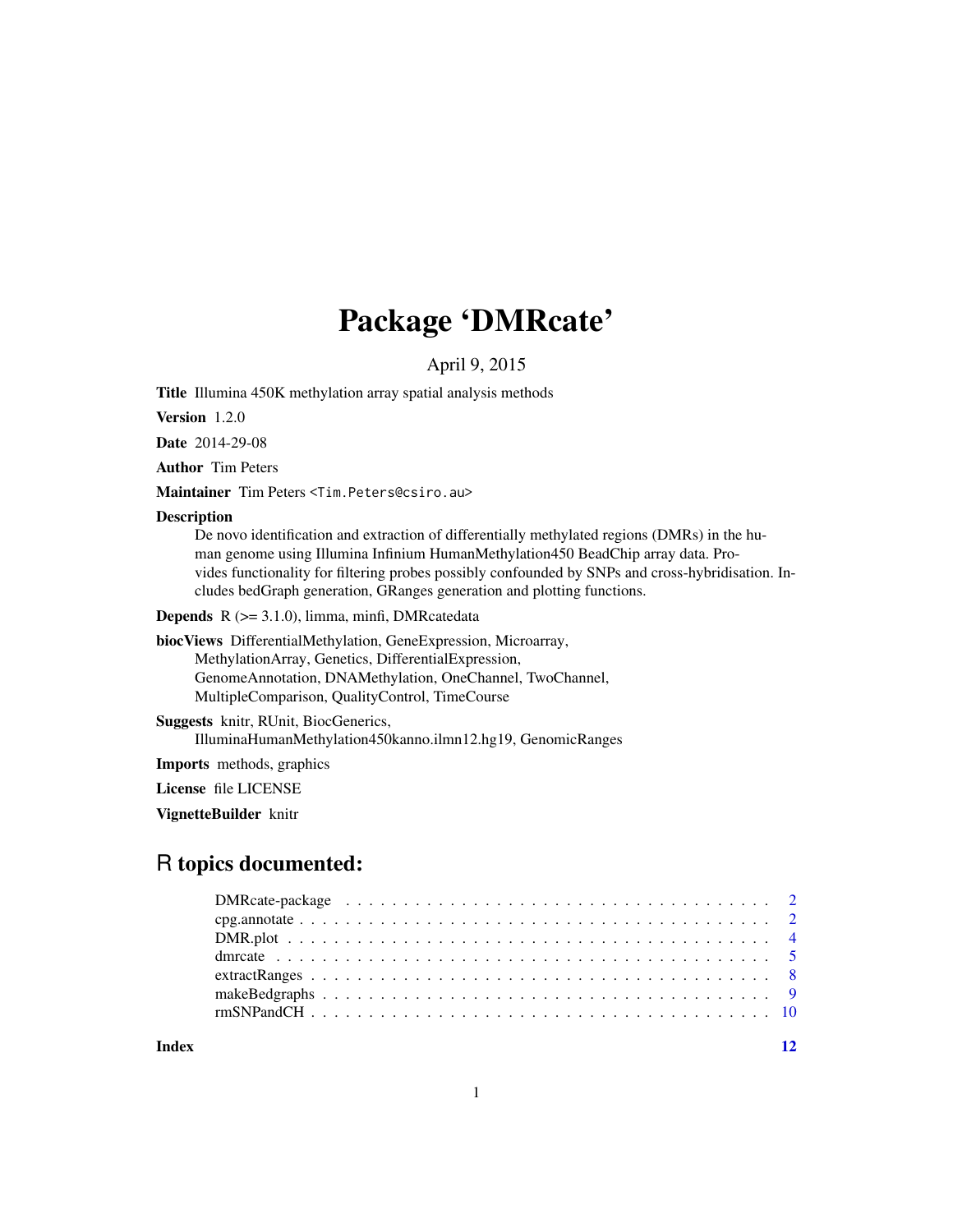#### Description

*De novo* identification and extraction of differentially methylated regions (DMR) in the human genome using 450k array data. DMRcate extracts and annotates differentially methylated regions (DMRs) using an array-bias corrected smoothed estimate. Functions are provided for filtering probes possibly confounded by SNPs and cross-hybridisation. Includes bedGraph generation, GRanges generation and plotting functions.

#### Author(s)

Tim J. Peters <Tim.Peters@csiro.au>

#### References

Peters T.J., Buckley M.J., Statham, A., Pidsley R., Samaras K., Lord R.V., Clark S.J., Molloy P.L. *De novo* identification of differentially methylated regions in the human genome. To submit

#### Examples

```
data(dmrcatedata)
myMs <- logit2(myBetas)
myMs.noSNPs <- rmSNPandCH(myMs, dist=2, mafcut=0.05)
patient <- factor(sub("-.*", "", colnames(myMs)))
type <- factor(sub(".*-", "", colnames(myMs)))
design <- model.matrix(~patient + type)
myannotation <- cpg.annotate(myMs.noSNPs, analysis.type="differential",
    design=design, coef=39)
dmrcoutput <- dmrcate(myannotation, lambda=1000)
makeBedgraphs(dmrcoutput=dmrcoutput, betas=myBetas, samps=c(1,39))
phen.col <- c(rep("orange", 38), rep("blue", 38))
DMR.plot(dmrcoutput=dmrcoutput, dmr=1, betas=myBetas, phen.col=phen.col,
    pch=16, toscale=TRUE, plotmedians=TRUE)
```
<span id="page-1-1"></span>cpg.annotate *450k probe annotation*

#### Description

Annotates a matrix of *M*-values (logit transform of beta) with weights (depending on analysis.type) and other relevant information including gene association.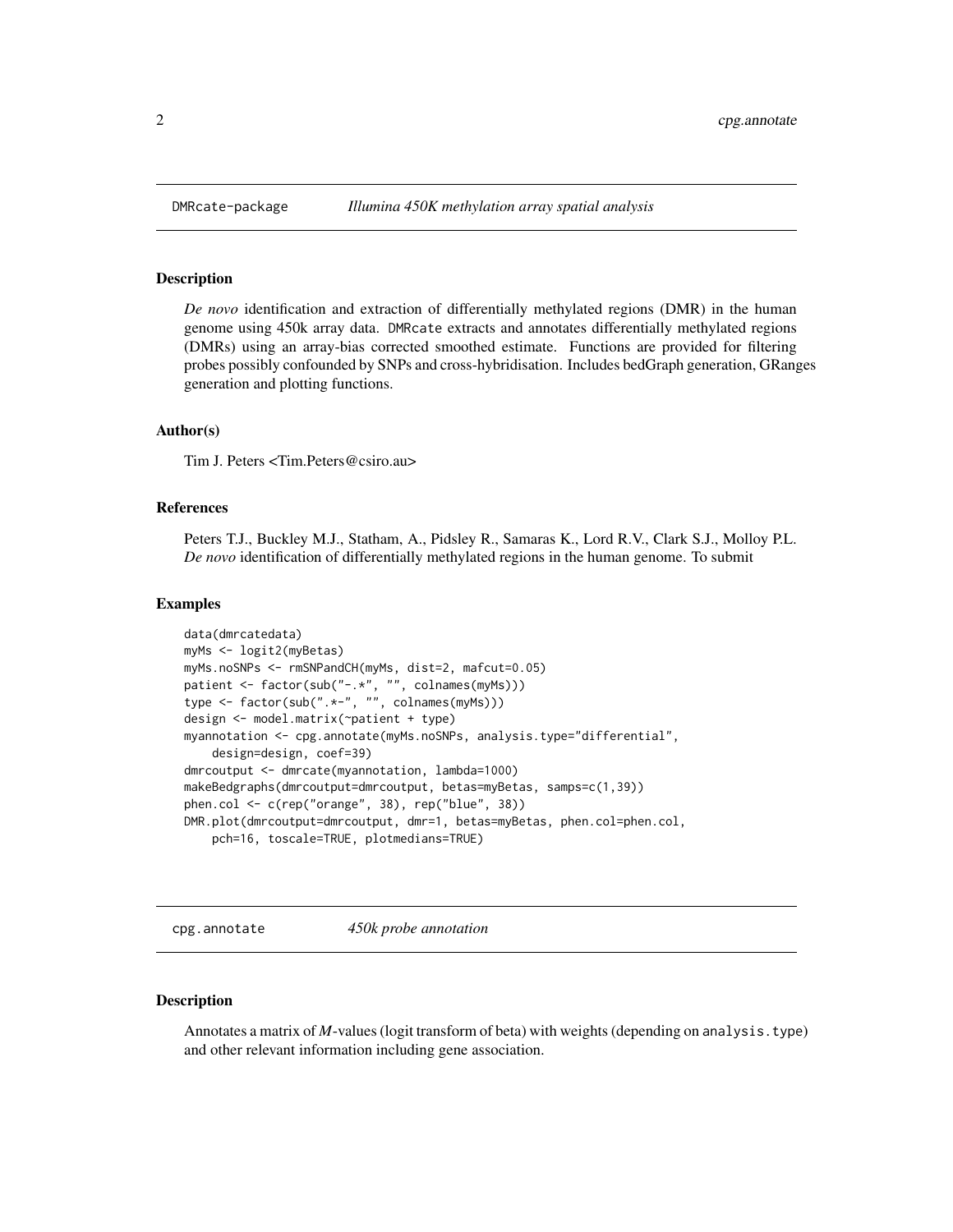# cpg.annotate 3

# Usage

```
cpg.annotate(object, annotation=c(array="IlluminaHumanMethylation450k",
                                      annotation="ilmn12.hg19"),
         analysis.type=c("differential", "variability"),
        design, contrasts=FALSE, cont.matrix=NULL, coef, ...)
```
# Arguments

| object        | A matrix of M-values, with unique Illumina probe IDs as rownames and unique<br>sample IDs as column names.                                                                                                                                                  |
|---------------|-------------------------------------------------------------------------------------------------------------------------------------------------------------------------------------------------------------------------------------------------------------|
| annotation    | A vector describing the type of annotation to affix to object. Identical context to<br>minfi, i.e. annotation <- annotation(minfiobject) where minfiobject<br>is a [Genomic] (Methyl Ratio) Set). Default (ilmn12.hg) is recommended.                       |
| analysis.type | "differential" for dmrcate() to return DMRs and "variability" to return<br>VMRs.                                                                                                                                                                            |
| design        | Study design matrix. Identical context to differential analysis pipeline in limma.<br>Must have an intercept if contrasts=FALSE. Applies only when analysis. type="differential".                                                                           |
| contrasts     | Logical denoting whether a limma-style contrast matrix is specified.                                                                                                                                                                                        |
| cont.matrix   | Limma-style contrast matrix for explicit contrasting. For each call to cpg. annotate,<br>only one contrast will be fit.                                                                                                                                     |
| coef          | The column index in design corresponding to the phenotype comparison. Cor-<br>responds to the comparison of interest in design when contrasts=FALSE, oth-<br>erwise must be a column name in cont. matrix. Applies only when analysis. type="differential". |
| $\cdots$      | Extra arguments passed to the limma function lmFit().<br>Applies only when analysis.type="differential".                                                                                                                                                    |

# Value

An object of class "annot", for passing to dmrcate, containing the vectors:

- ID: Illumina probe ID
- weights: *t*-statistic between phenotypes for each probe
- CHR: Chromosome which the probe maps to
- pos: hg19 position (on CHR) that the probe maps to
- gene: Matching UCSC\_RefGene\_Name
- group: Matching UCSC\_RefGene\_Group
- betafc: The beta fold change according to the given design

# Author(s)

Tim J. Peters <Tim.Peters@csiro.au>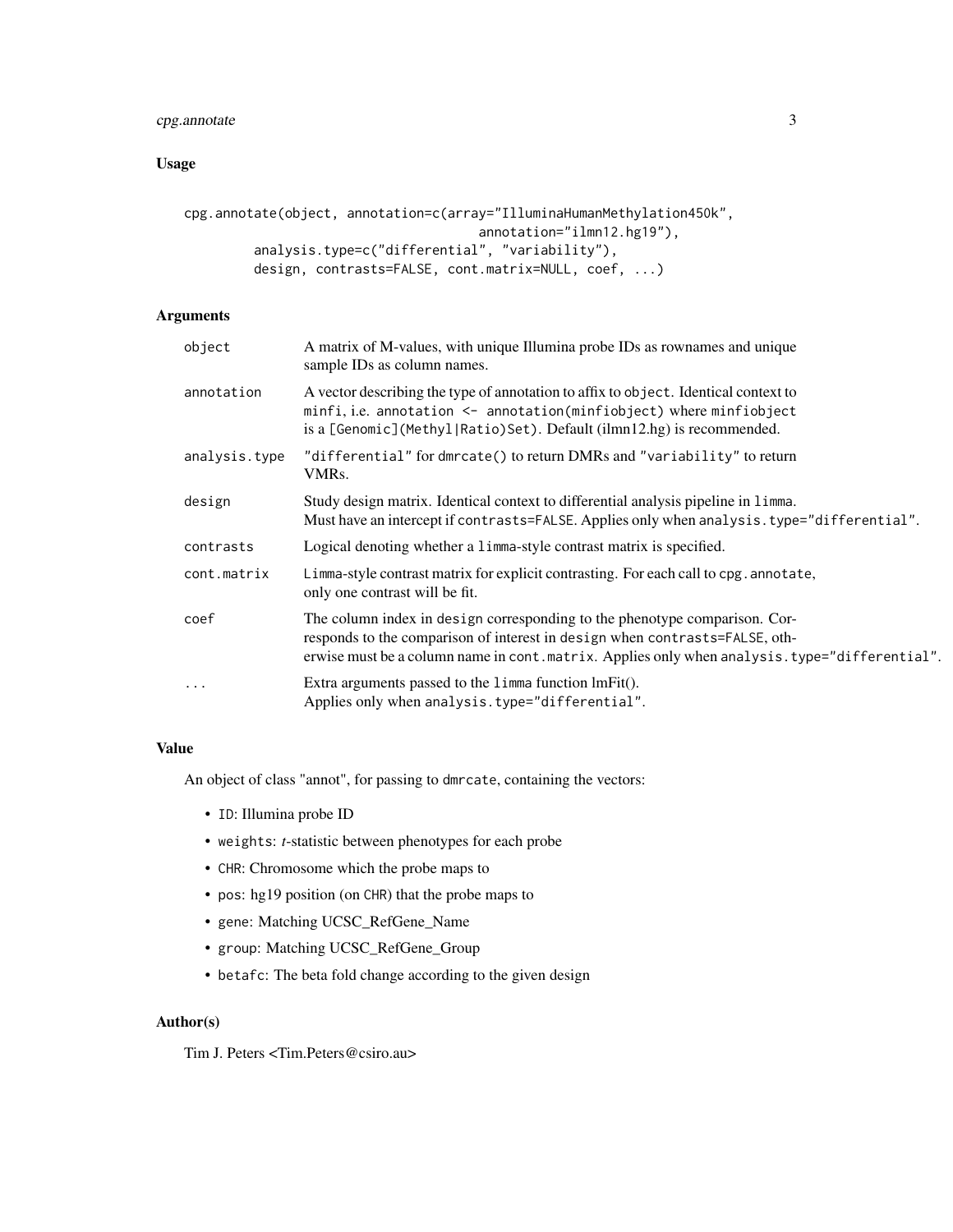#### <span id="page-3-0"></span>References

Smyth, G. K. (2005). Limma: linear models for microarray data. In: *Bioinformatics and Computational Biology Solutions using R and Bioconductor*, R. Gentleman, V. Carey, S. Dudoit, R. Irizarry, W. Huber (eds.), Springer, New York, pages 397-420

# Examples

```
## Not run:
data(dmrcatedata)
myMs <- logit2(myBetas)
myMs.noSNPs <- rmSNPandCH(myMs, dist=2, mafcut=0.05)
patient <- factor(sub("-.*", "", colnames(myMs)))
type <- factor(sub(".*-", "", colnames(myMs)))
design <- model.matrix(~patient + type)
myannotation <- cpg.annotate(myMs.noSNPs, analysis.type="differential",
    design=design, coef=39)
## End(Not run)
```

```
DMR.plot Plotting DMRs
```
## Description

Plots an individual DMR as found by dmrcate.

#### Usage

```
DMR.plot(dmrcoutput, dmr, betas, phen.col,
         annotation=c(array="IlluminaHumanMethylation450k",
                      annotation="ilmn12.hg19"),
         samps=NULL, toscale=FALSE, plotmedians=FALSE, ...)
```
## Arguments

| dmrcoutput | An object of class dmrcate.output.                                                                                                                                                                                                                            |
|------------|---------------------------------------------------------------------------------------------------------------------------------------------------------------------------------------------------------------------------------------------------------------|
| dmr        | Row index of dmrcoutput\$results. Indicates which DMR to be plotted. Will<br>only plot regions constituted of 2 or more CpGs.                                                                                                                                 |
| betas      | Matrix of beta values for plotting, with unique Illumina probe IDs as rownames.                                                                                                                                                                               |
| phen.col   | Vector of colors denoting phenotypes. Should be length ncol (betas) [samps].                                                                                                                                                                                  |
| annotation | A vector describing the type of annotation from which plots are derived. Iden-<br>tical context to minfi, i.e. annotation <- annotation(minfiobject)<br>where minfiobject is a $[Genomic]$ (Methyl $ Ratio)$ Set). Default (ilmn $12.hg$ )<br>is recommended. |
| samps      | Vector of samples to be plotted, corresponding to columns of betas. Default is<br>all samples plotted.                                                                                                                                                        |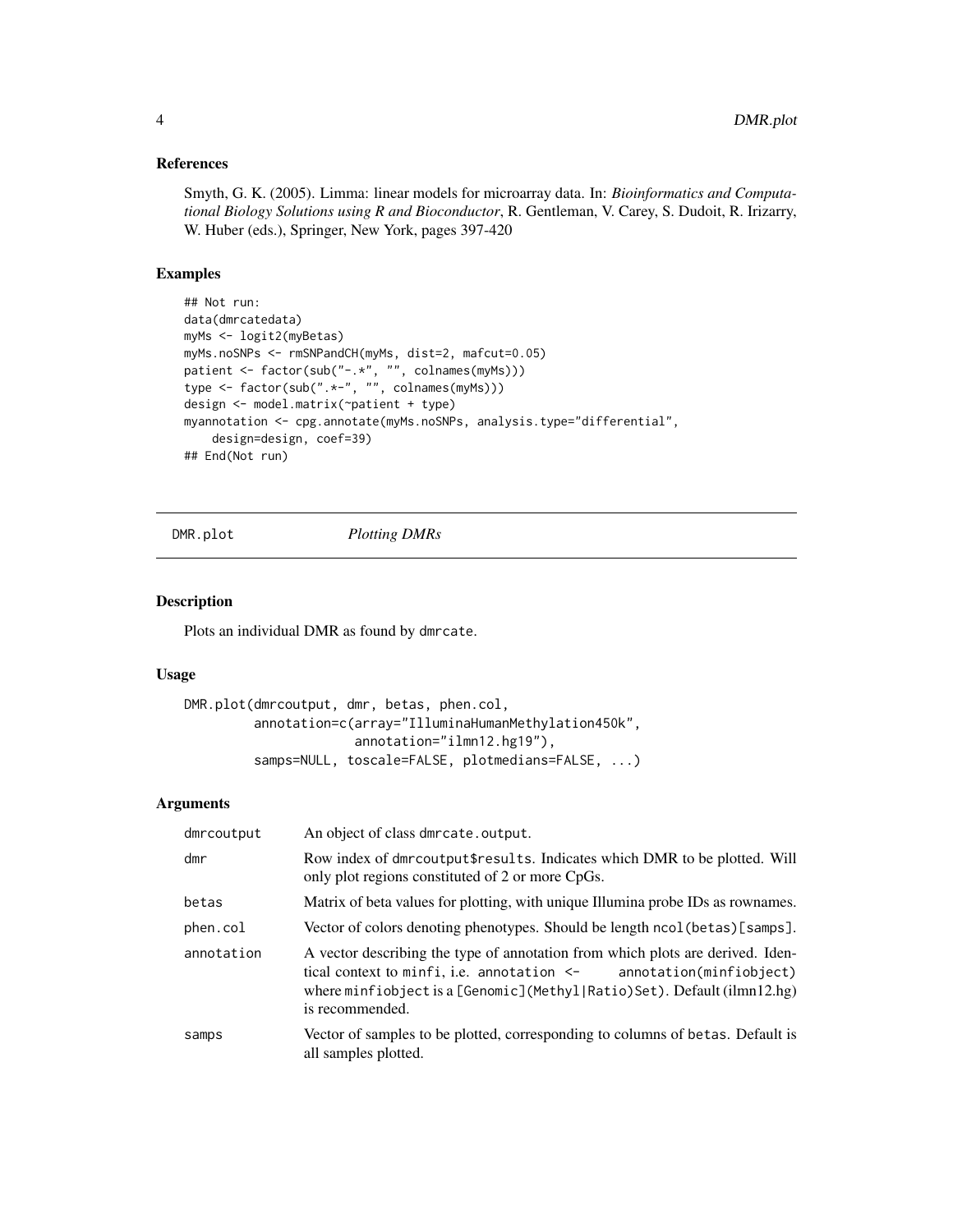#### <span id="page-4-0"></span>dmrcate 5

| toscale     | TRUE denotes CpGs plotted to scale along the x-axis according to their genomic<br>coordinates, FALSE denotes evenly spaced plotting. Default is FALSE. |
|-------------|--------------------------------------------------------------------------------------------------------------------------------------------------------|
| plotmedians | Logical denoting whether group medians will be plotted. Groups are derived<br>from phen.col.                                                           |
| $\ddotsc$   | Extra arguments passed to plot                                                                                                                         |

# Value

A plot to the current device. Square points along the top correspond to gene annotation; colours are as follows:

TSS1500: Light green

TSS200: Dark green

Gene Body: Red

1st Exon: Magenta

5'UTR: Dark Blue

3'UTR: Cyan

#### Author(s)

Tim J. Peters <Tim.Peters@csiro.au>

#### Examples

```
## Not run:
data(dmrcatedata)
myMs <- logit2(myBetas)
myMs.noSNPs <- rmSNPandCH(myMs, dist=2, mafcut=0.05)
patient <- factor(sub("-.*", "", colnames(myMs)))
type \le factor(sub(".*-", "", colnames(myMs)))
design <- model.matrix(~patient + type)
myannotation <- cpg.annotate(myMs.noSNPs, analysis.type="differential",
    design=design, coef=39)
dmrcoutput <- dmrcate(myannotation, lambda=1000)
phen.col <- c(rep("orange", 38), rep("blue", 38))
DMR.plot(dmrcoutput=dmrcoutput, dmr=1, betas=myBetas, phen.col=phen.col,
    pch=16, toscale=TRUE, plotmedians=TRUE)
```
## End(Not run)

<span id="page-4-1"></span>dmrcate *DMR identification*

#### **Description**

The main function of this package. Computes a kernel estimate against a null comparison to identify significantly differentially (or variable) methylated regions in hg19.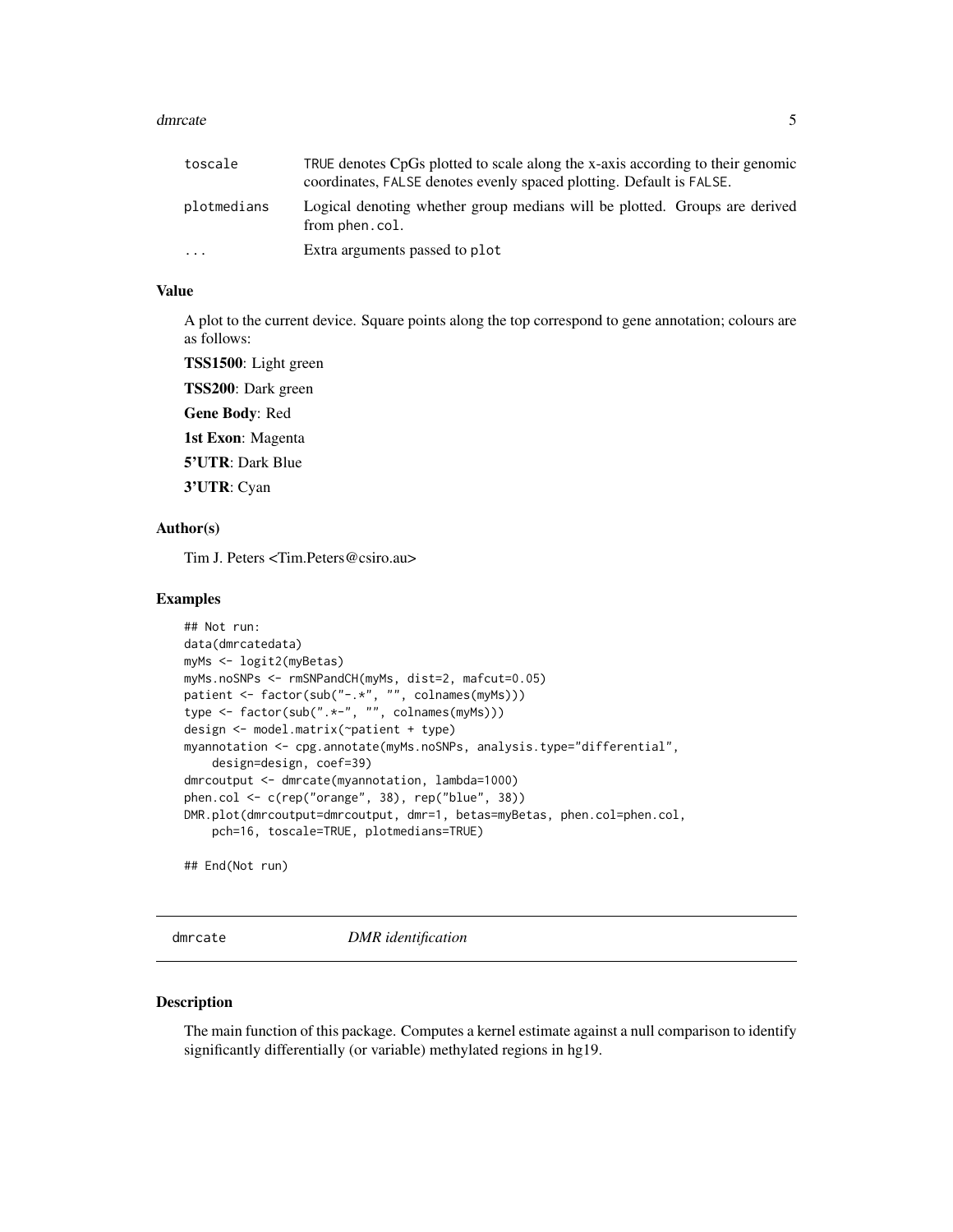#### Usage

```
dmrcate(object,
        lambda = 1000,
        C=2,
        p.adjust.method = "BH",
        pcutoff = 0.05,
        consec = FALSE,
        conseclambda = 10,
        betacutoff = NULL
        )
```
# Arguments

| object          | A class of type "annot", created from cpg. annotate.                                                                                                                                                                                                                                                                               |
|-----------------|------------------------------------------------------------------------------------------------------------------------------------------------------------------------------------------------------------------------------------------------------------------------------------------------------------------------------------|
| lambda          | Gaussian kernel bandwidth for smoothed-function estimation. Also informs<br>DMR bookend definition; gaps $>=$ 1 ambda between significant probes will be in<br>separate DMRs. Support is truncated at 5*1 ambda. Default is 1000 nucleotides.<br>See details for further info.                                                     |
| C               | Scaling factor for bandwidth. Gaussian kernel is calculated where $l$ ambda/ $C =$<br>sigma. Empirical testing shows that when lambda=1000, near-optimal predic-<br>tion of sequencing-derived DMRs is obtained when C is approximately 2, i.e. 1<br>standard deviation of Gaussian kernel = $500$ base pairs. Cannot be < $0.2$ . |
| p.adjust.method |                                                                                                                                                                                                                                                                                                                                    |
|                 | Method for <i>p</i> -value adjustment from the significance test. Default is "BH" (Benjamini-<br>Hochberg).                                                                                                                                                                                                                        |
| pcutoff         | <i>p</i> -value cutoff to determine DMRs.                                                                                                                                                                                                                                                                                          |
| consec          | Use DMR cate in consecutive probe mode. Treats CpG sites as equally spaced.                                                                                                                                                                                                                                                        |
| conseclambda    | Bandwidth in <i>probes</i> (rather than nucleotides) to use when consec=TRUE. When<br>specified the variable 1 ambda simply becomes the minumum distance separating<br>DMR <sub>s</sub> .                                                                                                                                          |
| betacutoff      | Optional filter; removes any region from the results that does not have at least<br>one CpG site with a beta fold change exceeding this value.                                                                                                                                                                                     |

#### Details

The values of lambda and C should be chosen with care. We recommend that half a kilobase represent 1 standard deviation of support (lambda=1000 and C=2). If lambda is too small or C too large then the kernel estimator will not have enough support to significantly differentiate the weighted estimate from the null distribution. If lambda is too large then dmrcate will report very long DMRs spanning multiple gene loci, and the large amount of support will likely give Type I errors.

Many gene loci have lengths reaching into the hundreds of thousands of base pairs, so it is quite possible that multiple signficant regions will have identical values in results\$gene\_assoc. This is fine; these regions are distinct in that they are at the very least lambda nucleotides apart, and is preferable to attempting collapse into a super-DMR by increasing lambda.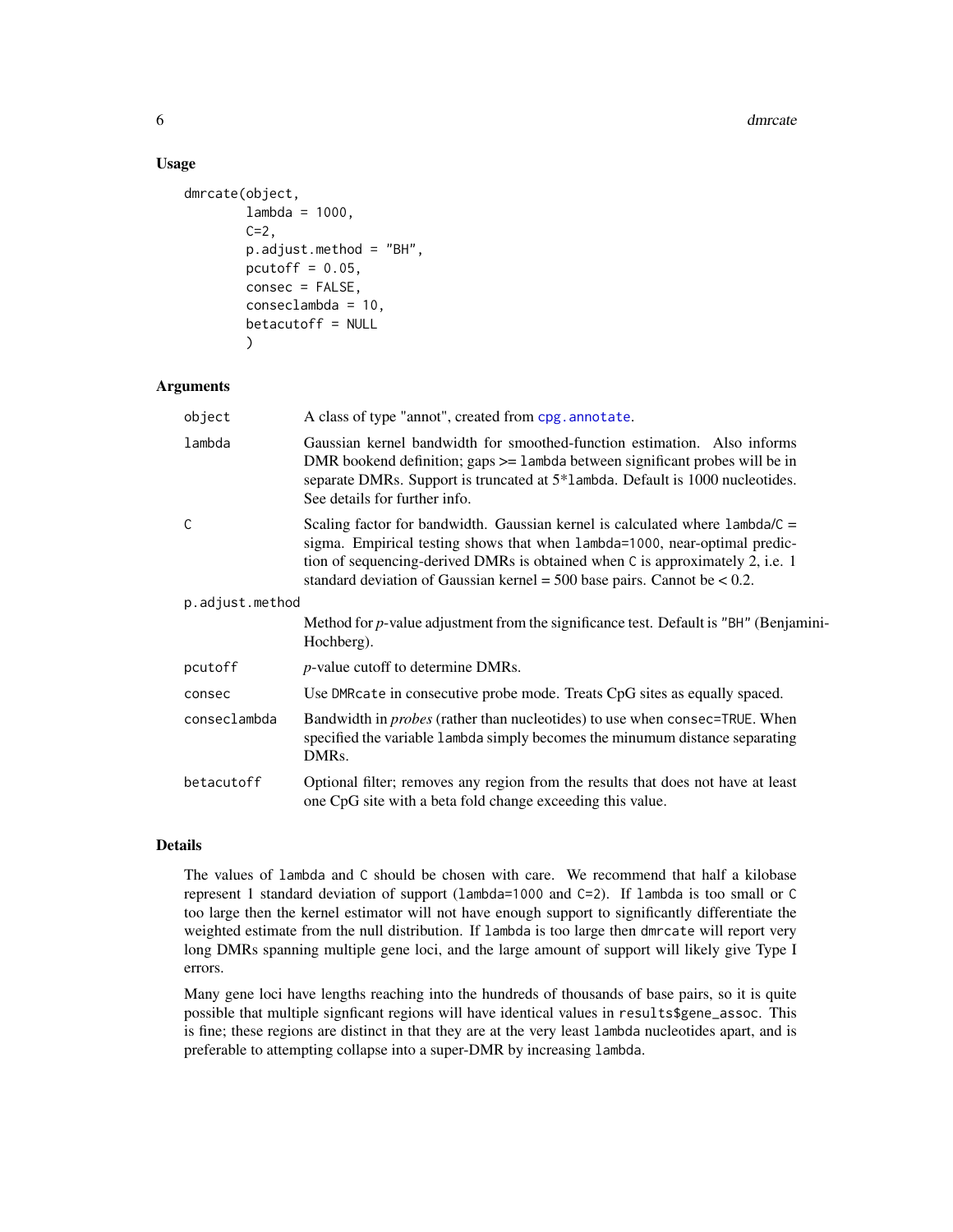#### dmrcate 7 and 3 and 3 and 3 and 3 and 3 and 3 and 3 and 3 and 3 and 3 and 3 and 3 and 3 and 3 and 3 and 3 and 3 and 3 and 3 and 3 and 3 and 3 and 3 and 3 and 3 and 3 and 3 and 3 and 3 and 3 and 3 and 3 and 3 and 3 and 3 an

#### Value

A list containing 2 data frames (input and results) and a numeric value (cutoff). input contains the contents of the annot object, plus calculated *p*-values:

- ID: As per annotation object input
- weights: As per annotation object input
- CHR: As per annotation object input
- pos: As per annotation object input
- gene: As per annotation object input
- group: As per annotation object input
- betafc: As per annotation object input
- raw: Raw *p*-values from the significance test
- fdr: Adjusted *p*-values from the significance test

results contains an annotated data.frame of significant regions, ranked by minpval:

- gene\_assoc: Complete list of gene loci overlapping the region, comma-separated
- group: Complete list of gene annotations (e.g. TSS1500, 5'UTR etc.) overlapping the region, comma-separated
- hg19coords: Coordinates of the significant region in hg19. IGV-friendly.
- no.probes: Number of probes constituting the significant region. Tie-breaker when sorting probes by minpval. A few regions may report no.probes=1, which may seem counterintuitive, but this is only because the adjacent probes are either just below the significance threshold, or it is a highly DM probe in a sparse region. Unless pcutoff is highly conservative, it is unlikely that these regions will report at the head of the sorted list.
- minpval: Minimum adjusted *p*-value from the probes constituting the significant region.
- meanpval: Mean adjusted *p*-value from the probes constituting the significant region.
- maxbetafc: Maximum absolute beta fold change within the region

cutoff is the signficance *p*-value cutoff provided in the call to dmrcate.

#### Author(s)

Tim J. Peters <Tim.Peters@csiro.au>, Mike J. Buckley <Mike.Buckley@csiro.au>, Tim Triche Jr. <tim.triche@usc.edu>

#### References

Wand, M.P. & Jones, M.C. (1995) *Kernel Smoothing*. Chapman & Hall.

Duong T. (2013) Local significant differences from nonparametric two-sample tests. *Journal of Nonparametric Statistics*. 2013 25(3), 635-645.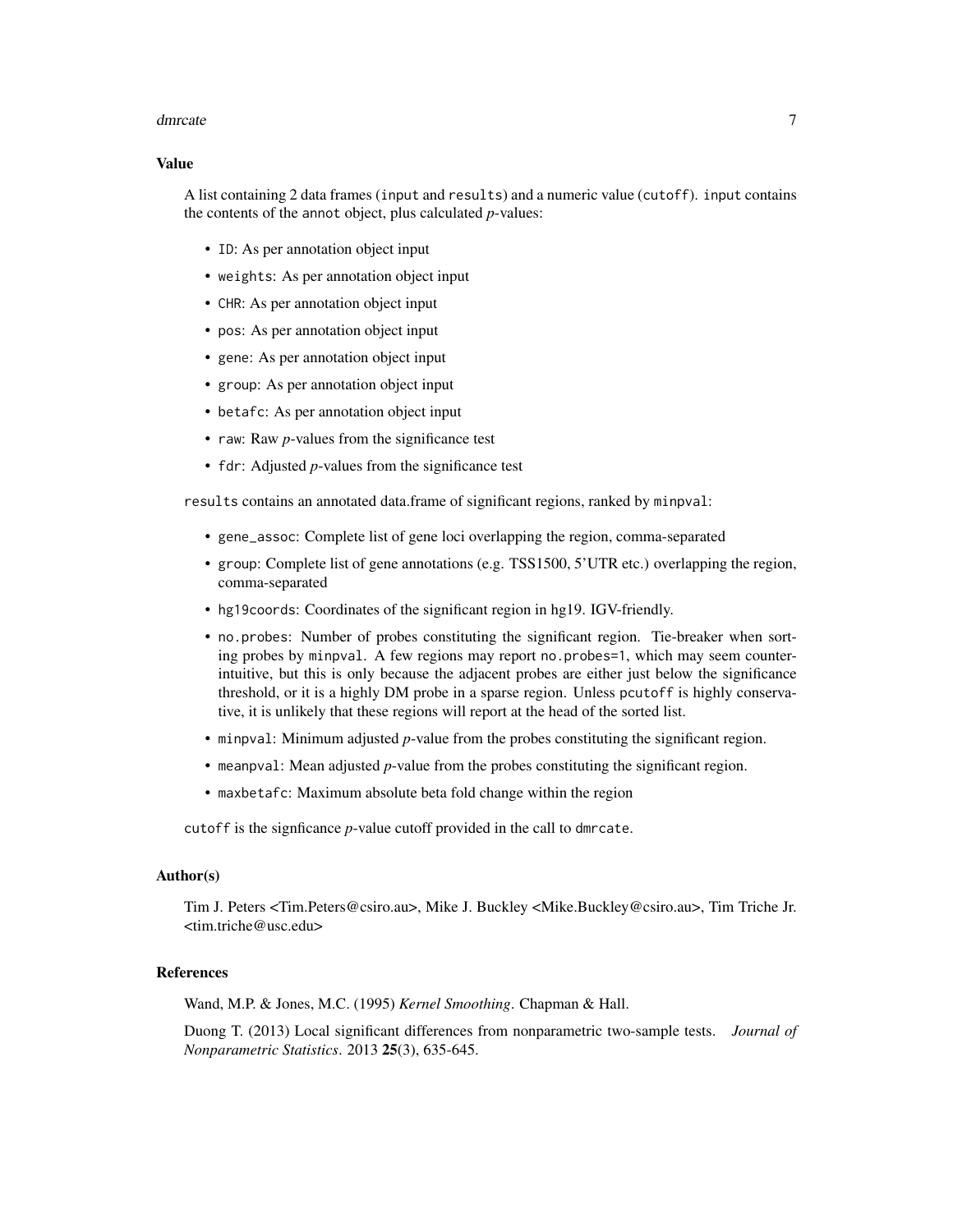#### Examples

```
## Not run:
data(dmrcatedata)
myMs <- logit2(myBetas)
myMs.noSNPs <- rmSNPandCH(myMs, dist=2, mafcut=0.05)
patient <- factor(sub("-.*", "", colnames(myMs)))
type <- factor(sub(".*-", "", colnames(myMs)))
design <- model.matrix(~patient + type)
myannotation <- cpg.annotate(myMs.noSNPs, analysis.type="differential",
    design=design, coef=39)
dmrcoutput <- dmrcate(myannotation, lambda=1000)
```
## End(Not run)

extractRanges *Create GRanges object from* [dmrcate](#page-4-1) *output.*

#### Description

Takes a dmrcate.output object and produces the corresponding GRanges object.

# Usage

extractRanges(dmrcoutput)

#### Arguments

dmrcoutput An object of class dmrcate.output.

#### Value

A GRanges object.

#### Author(s)

Tim Triche Jr. <tim.triche@usc.edu>, Tim Peters <Tim.Peters@csiro.au>

# Examples

```
## Not run:
data(dmrcatedata)
myMs <- logit2(myBetas)
myMs.noSNPs <- rmSNPandCH(myMs, dist=2, mafcut=0.05)
patient <- factor(sub("-.*", "", colnames(myMs)))
type <- factor(sub(".*-", "", colnames(myMs)))
design <- model.matrix(~patient + type)
myannotation <- cpg.annotate(myMs.noSNPs, analysis.type="differential",
   design=design, coef=39)
dmrcoutput <- dmrcate(myannotation, lambda=1000)
```
<span id="page-7-0"></span>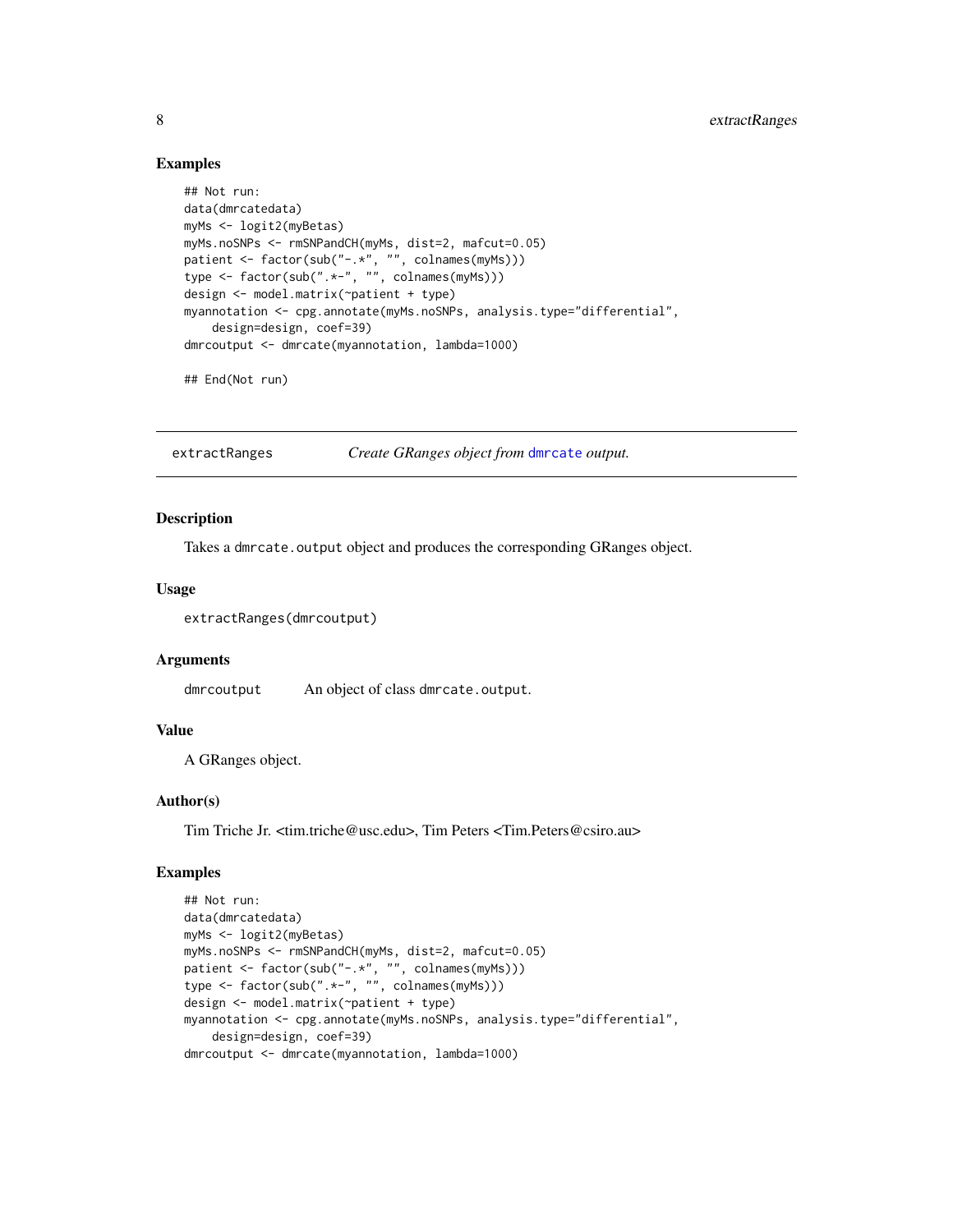# <span id="page-8-0"></span>makeBedgraphs 9

```
myRanges <- extractRanges(dmrcoutput)
```
## End(Not run)

makeBedgraphs *Outputs bedGraphs*

# Description

Makes bedGraphs, 1 per sample, each containing all significant regions found via dmrcate. Bedgraphs are written are written to the working directory.

#### Usage

```
makeBedgraphs(dmrcoutput, betas,
   annotation=c(array="IlluminaHumanMethylation450k",
       annotation="ilmn12.hg19"),
   samps=NULL)
```
# Arguments

| dmrcoutput | An object of class dmrcate.output.                                                                                                                                                                                                                                   |
|------------|----------------------------------------------------------------------------------------------------------------------------------------------------------------------------------------------------------------------------------------------------------------------|
| betas      | Matrix of beta values to be converted to bedGraph rows, with unique Illumina<br>probe IDs as rownames.                                                                                                                                                               |
| annotation | A vector describing the type of annotation from which to derive bedgraph out-<br>put. Identical context to minfi, i.e. annotation <- annotation(minfiobject)<br>where minfiobject is a [Genomic] (Methyl $ Ratio$ ) Set). Default (ilmn $12.hg$ )<br>is recommended. |
| samps      | Vector of samples to be converted to bedGraph files, corresponding to columns<br>of betas. Default is all samples plotted.                                                                                                                                           |

#### Value

Writes zero or more bedGraph files to the working directory.

# Author(s)

Tim J. Peters <Tim.Peters@csiro.au>

# Examples

```
## Not run:
data(dmrcatedata)
myMs <- logit2(myBetas)
myMs.noSNPs <- rmSNPandCH(myMs, dist=2, mafcut=0.05)
patient <- factor(sub("-.*", "", colnames(myMs)))
type <- factor(sub(".*-", "", colnames(myMs)))
design <- model.matrix(~patient + type)
```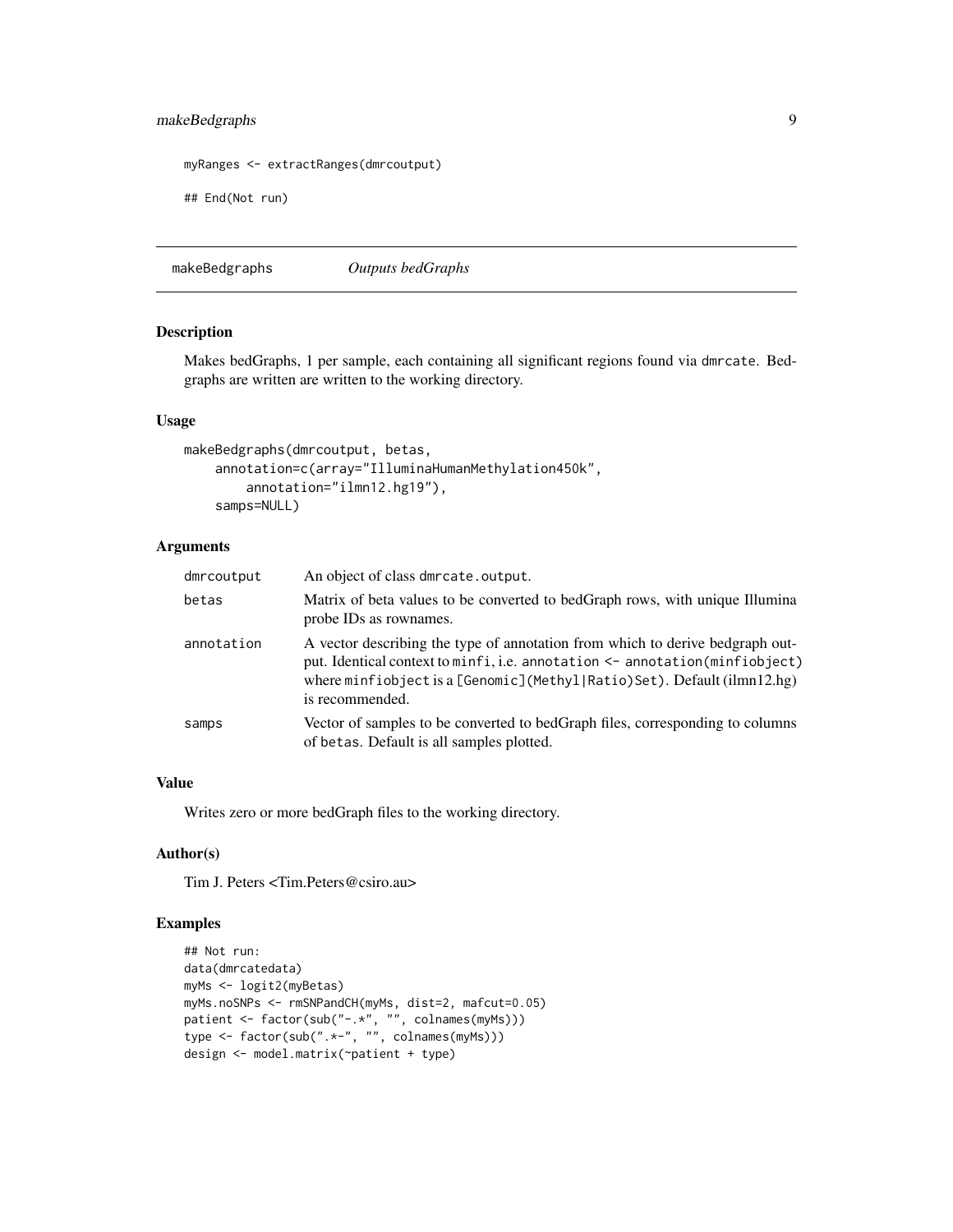```
myannotation <- cpg.annotate(myMs.noSNPs, analysis.type="differential",
    design=design, coef=39)
dmrcoutput <- dmrcate(myannotation, lambda=1000)
makeBedgraphs(dmrcoutput=dmrcoutput, betas=myBetas, samps=c(1,39))
```
## End(Not run)

rmSNPandCH *Filter probes*

#### Description

Filters a matrix of M-values (or beta values) by distance to SNP. Also (optionally) removes crosshybridising probes and sex-chromosome probes.

#### Usage

rmSNPandCH(object, dist = 2, mafcut = 0.05, and = TRUE, rmcrosshyb = TRUE, rmXY=FALSE)

#### Arguments

| object     | A matrix of M-values or beta values, with unique Illumina probe IDs as row-<br>names.                                                                                                                                                                                                                                                           |
|------------|-------------------------------------------------------------------------------------------------------------------------------------------------------------------------------------------------------------------------------------------------------------------------------------------------------------------------------------------------|
| dist       | Maximum distance (from CpG to SNP) of probes to be filtered out. See details<br>for when Illumina occasionally lists a CpG-to-SNP distance as being $< 0$ .                                                                                                                                                                                     |
| mafcut     | Minimum minor allele frequency of probes to be filtered out.                                                                                                                                                                                                                                                                                    |
| and        | If TRUE, the probe must have at least 1 SNP binding to it that satisfies <b>both</b><br>requirements in dist and mafcut for it to be filtered out. If FALSE, it will be<br>filtered out if either requirement is satisfied. Default is TRUE.                                                                                                    |
| rmcrosshyb | If TRUE, filters out probes found by Chen et al. (2013) to be cross-reactive with<br>areas of the genome not at the site of interest. Many of these sites are on the<br>X-chromosome, leading to potential confounding if the sample group is a mix<br>of males and females. There are 30,969 probes in total in this list. Default is<br>TRUE. |
| rmXY       | If TRUE, filters out probe hybridising to sex chromosomes. Or-operator applies<br>when combined with other 2 filters.                                                                                                                                                                                                                           |

# Details

Probes in -1:dist will be filtered out for any integer specification of dist. When a probe is listed as being "-1" nucleotides from a SNP (7 in total of the 153,113), that SNP is immediately adjacent to the end of the probe, and is likely to confound the measurement, in addition to those listed as 0, 1 or 2 nucleotides away. See vignette for further details.

#### Value

A matrix, attenuated from object, with rows corresponding to probes matching user input filtered out.

<span id="page-9-0"></span>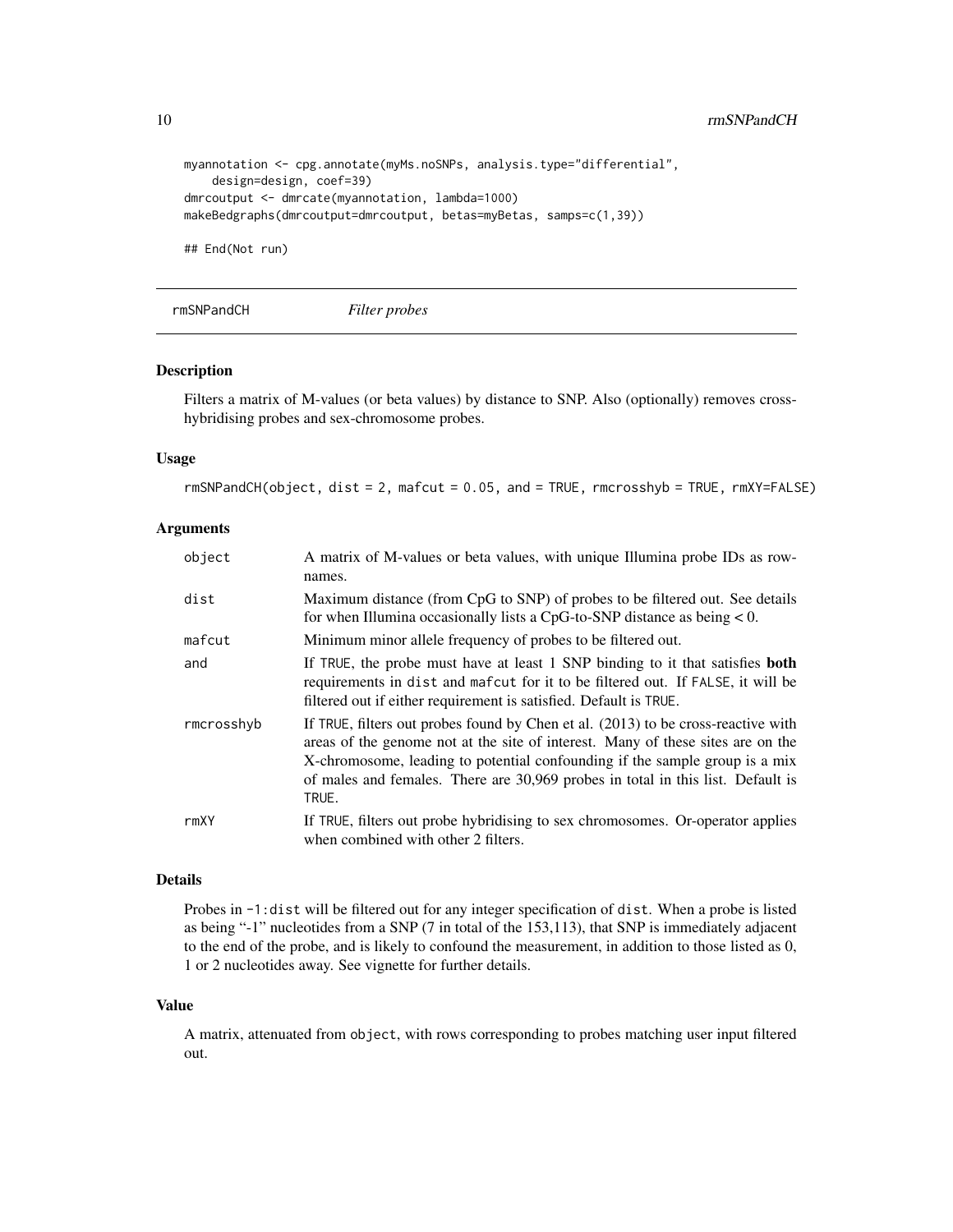#### rmSNPandCH 11

# Author(s)

Tim J. Peters <Tim.Peters@csiro.au>

#### References

Chen YA, Lemire M, Choufani S, Butcher DT, Grafodatskaya D, Zanke BW, Gallinger S, Hudson TJ, Weksberg R. Discovery of cross-reactive probes and polymorphic CpGs in the Illumina Infinium HumanMethylation450 microarray. *Epigenetics*. 2013 Jan 11;8(2).

[http://supportres.illumina.com/documents/myillumina/88bab663-307c-444a-848e-0ed](http://supportres.illumina.com/documents/myillumina/88bab663-307c-444a-848e-0ed6c338ee4d/humanmethylation450_15017482_v.1.2.snpupdate.table.v3.txt)6c338ee4d/ [humanmethylation450\\_15017482\\_v.1.2.snpupdate.table.v3.txt](http://supportres.illumina.com/documents/myillumina/88bab663-307c-444a-848e-0ed6c338ee4d/humanmethylation450_15017482_v.1.2.snpupdate.table.v3.txt)

# Examples

## Not run: data(dmrcatedata) myMs <- logit2(myBetas) myMs.noSNPs <- rmSNPandCH(myMs, dist=2, mafcut=0.05)

## End(Not run)